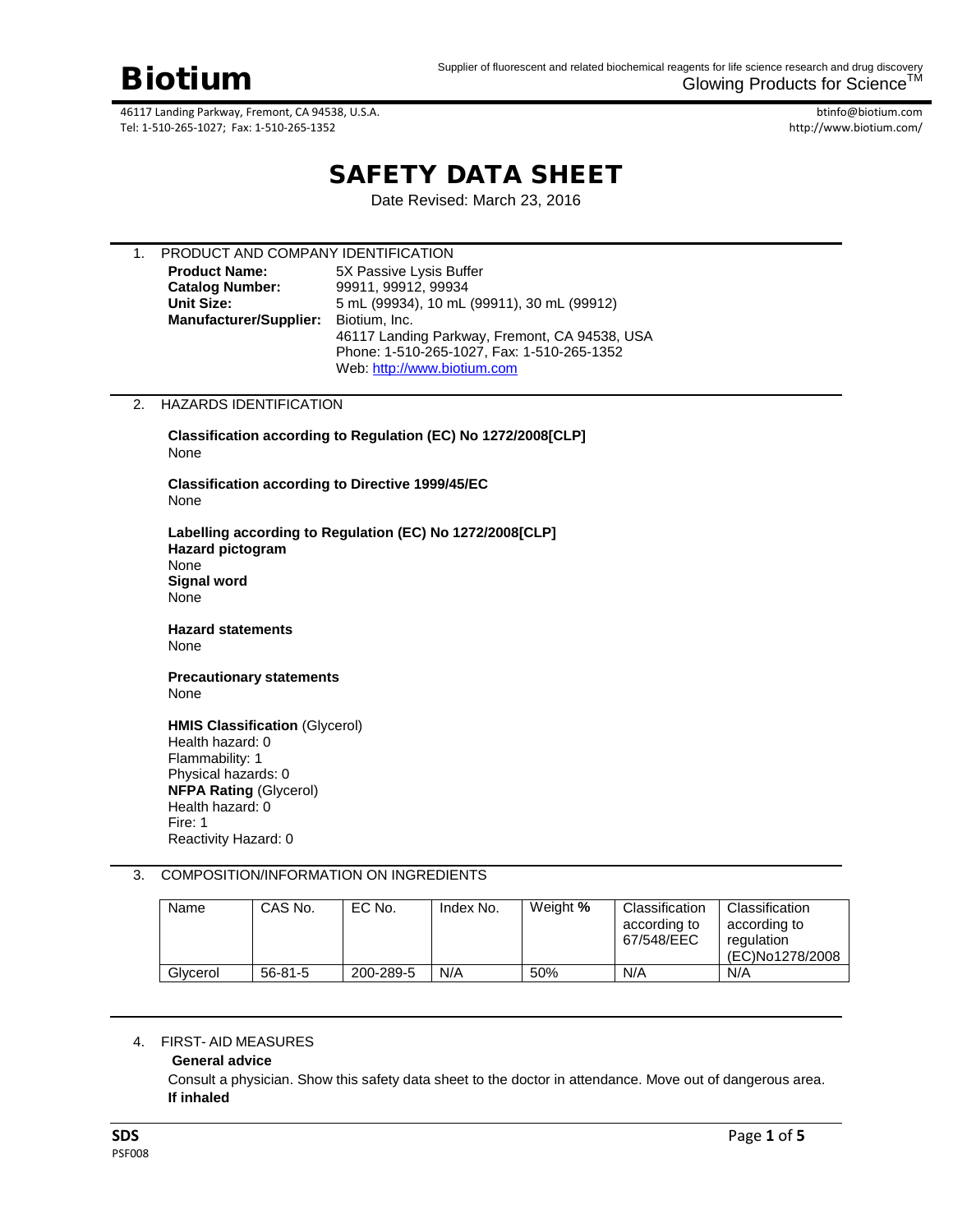btinfo@biotium.com http://www.biotium.com/

If breathed in, move person into fresh air. If not breathing, give artificial respiration. Consult a physician. **In case of skin contact**

Wash off with soap and plenty of water. Consult a physician.

**In case of eye contact**

Flush eyes with water as a precaution.

# **If swallowed**

Do NOT induce vomiting. Never give anything by mouth to an unconscious person. Rinse mouth with water. Consult a physician.

# 5. FIREFIGHTING MEASURES

# **Suitable extinguishing media**

carbon dioxide, dry chemical extinguishers, foam extinguishers or water. **Special protective equipment for firefighters** Wear self contained breathing apparatus for firefighting if necessary.

# 6. ACCIDENTAL RELEASE MEASURES

#### **Personal precautions**

Avoid breathing vapors, mist or gas. Remove all sources of ignition. **Environmental precautions** Prevent further leakage or spillage if safe to do so. Do not let product enter drains. **Methods and materials for containment and cleaning up** Contain spillage. Soak up spilled substance with inert absorbent material. Keep in suitable, closed containers for disposal.

# 7. HANDLING AND STORAGE

#### **Precautions for safe handling**

Avoid inhalation of vapor or mist. Avoid direct contact with substance. **Conditions for safe storage** Keep container tightly closed in a dry and well-ventilated place. Store at -20<sup>o</sup>C.

# 8. EXPOSURE CONTROLS/PERSONAL PROTECTION

#### **Components with workplace control parameters**

Substance Glycerol CAS no. 56-81-5

| CHO 110. 30-01-3           |         |                      |                          |                   |                      |                                               |
|----------------------------|---------|----------------------|--------------------------|-------------------|----------------------|-----------------------------------------------|
| country                    | Austria | Belgium              | Denmark                  | European<br>Union | France               | Germany                                       |
| Limit<br>value,8hours      | --      | 10 mg/m <sup>3</sup> | $- -$                    | --                | 10 mg/m <sup>3</sup> | 50 mg/m $3$<br>inhalable<br>aerosol           |
| Limit value,<br>short term | --      |                      | $\overline{\phantom{m}}$ | $- -$             | --                   | 100 mg/m <sup>3</sup><br>inhalable<br>aerosol |

| country               | Hungary | Italy | Poland             | Spain              | Sweden | Netherlands | Switzerland                                 |
|-----------------------|---------|-------|--------------------|--------------------|--------|-------------|---------------------------------------------|
| Limit<br>value.8hours | $- -$   | $-$   | 10 mg/m $^{\circ}$ | 10 mg/m $^{\circ}$ | $- -$  | $- -$       | $50 \text{ mg/m}^3$<br>inhalable<br>aerosol |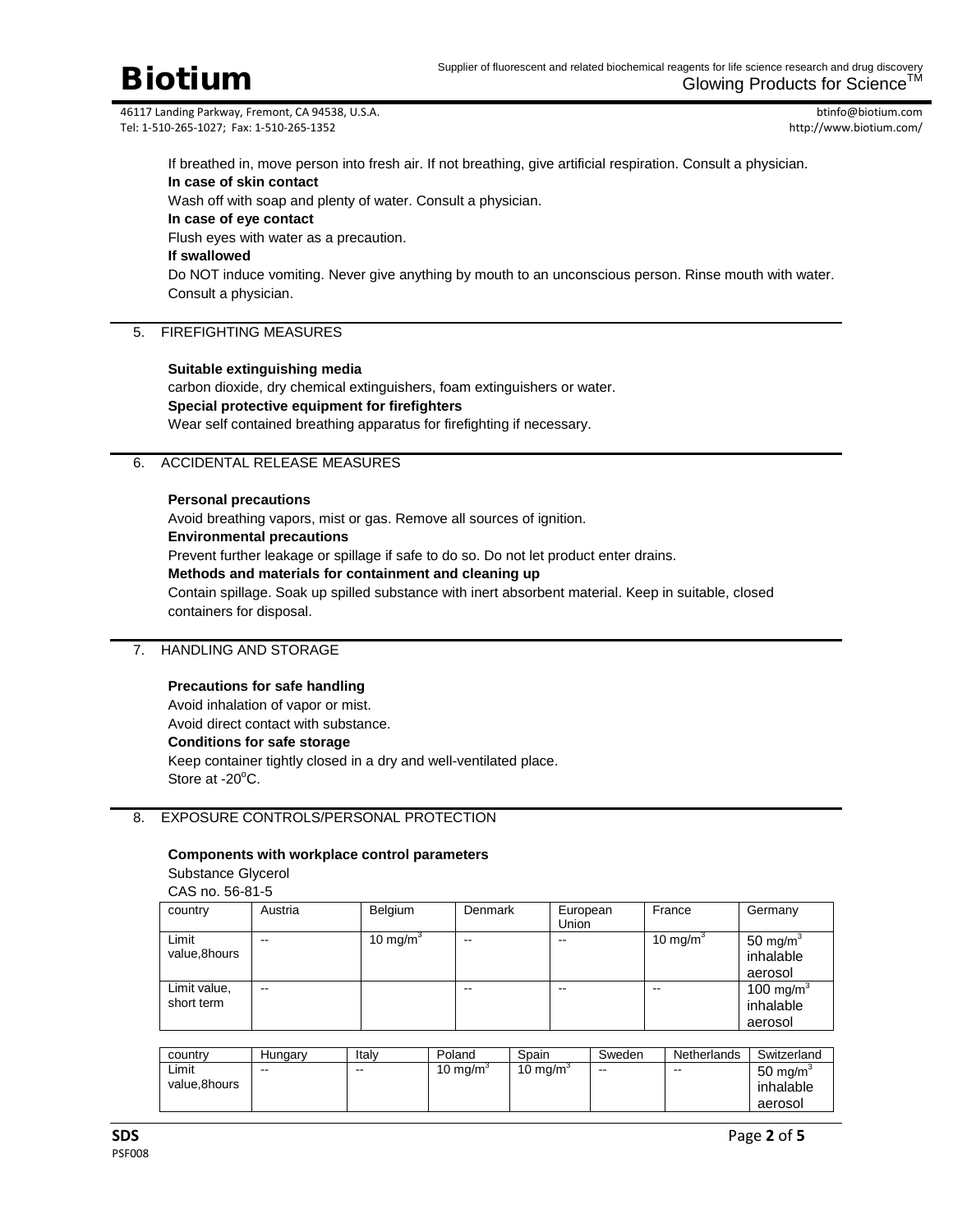btinfo@biotium.com http://www.biotium.com/

| Limit value,<br>short term |                   | --                   | --                                                                   | --                 | --          | --                | 100 mg/m $3$<br>inhalable<br>aerosol |
|----------------------------|-------------------|----------------------|----------------------------------------------------------------------|--------------------|-------------|-------------------|--------------------------------------|
|                            |                   |                      |                                                                      |                    |             |                   |                                      |
| country                    | United<br>Kingdom | USA-<br><b>NIOSH</b> | USA-<br><b>OSHA</b>                                                  | Australia          | Canada      | Japan             | South<br>Korea                       |
| Limit<br>value,8hours      | 10 mg/m $3$       | --                   | 15 mg/ $m3$<br>inhalable<br>dust<br>5 mg/ $m3$<br>respirable<br>dust | 10 mg/m $3$<br>(1) | 10 mg/m $3$ | $\qquad \qquad -$ | 10 mg/m $3$                          |
| Limit value,<br>short term | --                | --                   | --                                                                   | --                 | --          | --                | --                                   |

Australia (1) This value is for inhalable dust containing no asbestos and < 1% crystalline silica.

Germany STV 15 minutes average value

### **Personal protective equipment Hand protection**

# Handle with gloves. Gloves must be inspected prior to use. Use proper glove removal technique (without touching glove's outer surface) to avoid skin contact with this product. Dispose of contaminated gloves after use in accordance with applicable laws and good laboratory practices. Wash and dry hands.

# **Respiratory protection**

Use respirators and components tested and approved under appropriate government standards such as NIOSH (US) or CEN (EU).

# **Eye protection**

Safety glasses with side-shields conforming to EN166 Use equipment for eye protection tested and approved under appropriate government standards such as NIOSH (US) or EN 166(EU).

#### **Hygiene measures**

Handle in accordance with good industrial hygiene and safety practice. Wash hands before breaks and at the end of workday.

# 9. PHYSICAL AND CHEMICAL PROPERTIES

| <b>Chemical Name</b>                  | 5X Passive Lysis<br><b>Buffer</b> |
|---------------------------------------|-----------------------------------|
|                                       |                                   |
| Appearance                            | Clear liquid                      |
| Odor                                  | No data available                 |
| Odor threshold                        | No data available                 |
| рH                                    | 7.8                               |
| Melting point/freezing point          | No data available                 |
| Boiling point                         | No data available                 |
| Flash point                           | No data available                 |
| Evaporate rate                        | No data available                 |
| Flammability                          | No data available                 |
| <b>Explosive limits</b>               | No data available                 |
| Vapor pressure                        | No data available                 |
| Vapor density                         | No data available                 |
| Relative density                      | No data available                 |
| Solubility                            | Water soluble                     |
| Partition coefficient:n-octanol/water | No data available                 |
| Auto-ignition temperature             | No data available                 |
| Decomposition temperature             | No data available                 |
| Viscosity                             | No data available                 |
| <b>Explosive properties</b>           | No data available                 |
| Oxidizing properties                  | No data available                 |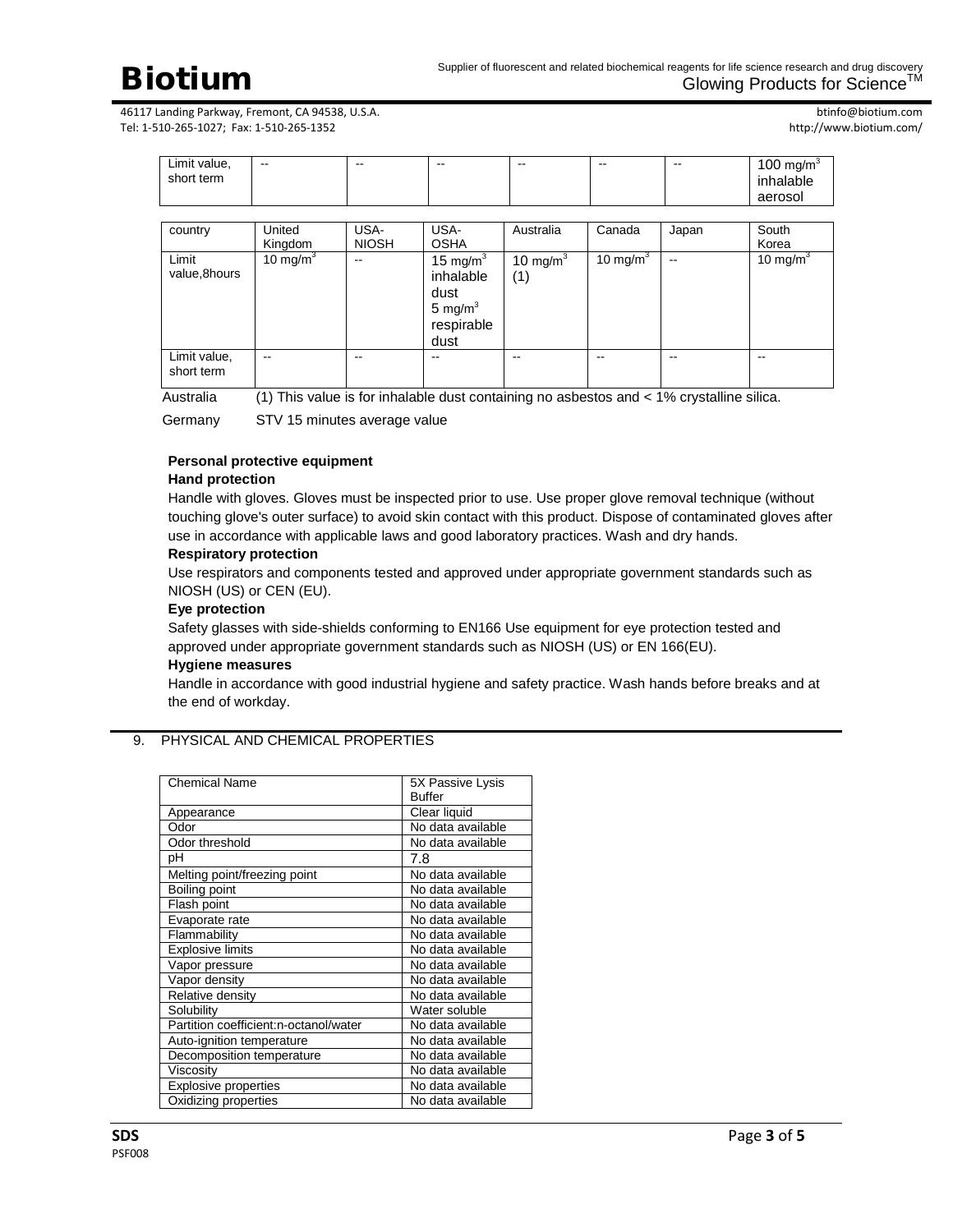btinfo@biotium.com http://www.biotium.com/

# 10. STABILITY AND REACTIVITY

**Chemical stability** Stable under recommended storage conditions. **Possibility of hazardous reactions** No data available **Conditions to avoid** Heat, flames and sparks. **Materials to avoid** No data available **Hazardous decomposition products** Hazardous decomposition products formed under fire conditions. - Carbon oxides Other decomposition products - no data available

# 11. TOXICOLOGICAL INFORMATION

# **Acute toxicity Oral LD50** LD50 Oral – Rat - 12,600 mg/kg (Glycerol) **Inhalation LC50** None **Dermal LD50** LD50 Dermal – Rabbit - > 10,000 mg/kg (Glycerol) **Other information on acute toxicity** no data available **Skin corrosion/irritation** Skin – Rabbit Result: Mild skin irritation - 24 h (Glycerol) **Serious eye damage/eye irritation** Eyes – Rabbit Result: Mild eye irritation - 24 h (Glycerol) **Respiratory or skin sensitization** no data available **Germ cell mutagenicity** no data available **Carcinogenicity** IARC: No component of this product present at levels greater than or equal to 0.1% is identified as probable, possible or confirmed human carcinogen by IARC. ACGIH: No component of this product present at levels greater than or equal to 0.1% is identified as a carcinogen or potential carcinogen by ACGIH. NTP: No component of this product present at levels greater than or equal to 0.1% is identified as a known or anticipated carcinogen by NTP. OSHA: No component of this product present at levels greater than or equal to 0.1% is identified as a carcinogen or potential carcinogen by OSHA. **Reproductive toxicity** no data available **Specific target organ toxicity - single exposure (Globally Harmonized System)** no data available **Specific target organ toxicity - repeated exposure (Globally Harmonized System)** no data available **Aspiration hazard** no data available **Potential health effects** Inhalation May be harmful if inhaled. May cause respiratory tract irritation. Ingestion May be harmful if swallowed. Skin May be harmful if absorbed through skin. May cause skin irritation. Eyes May cause eye irritation. **Additional Information** RTECS: MA8050000 (Glycerol) Prolonged or repeated exposure may cause:, Nausea, Headache, Vomiting, To the best of our knowledge, the chemical, physical, and toxicological properties have not been thoroughly investigated.